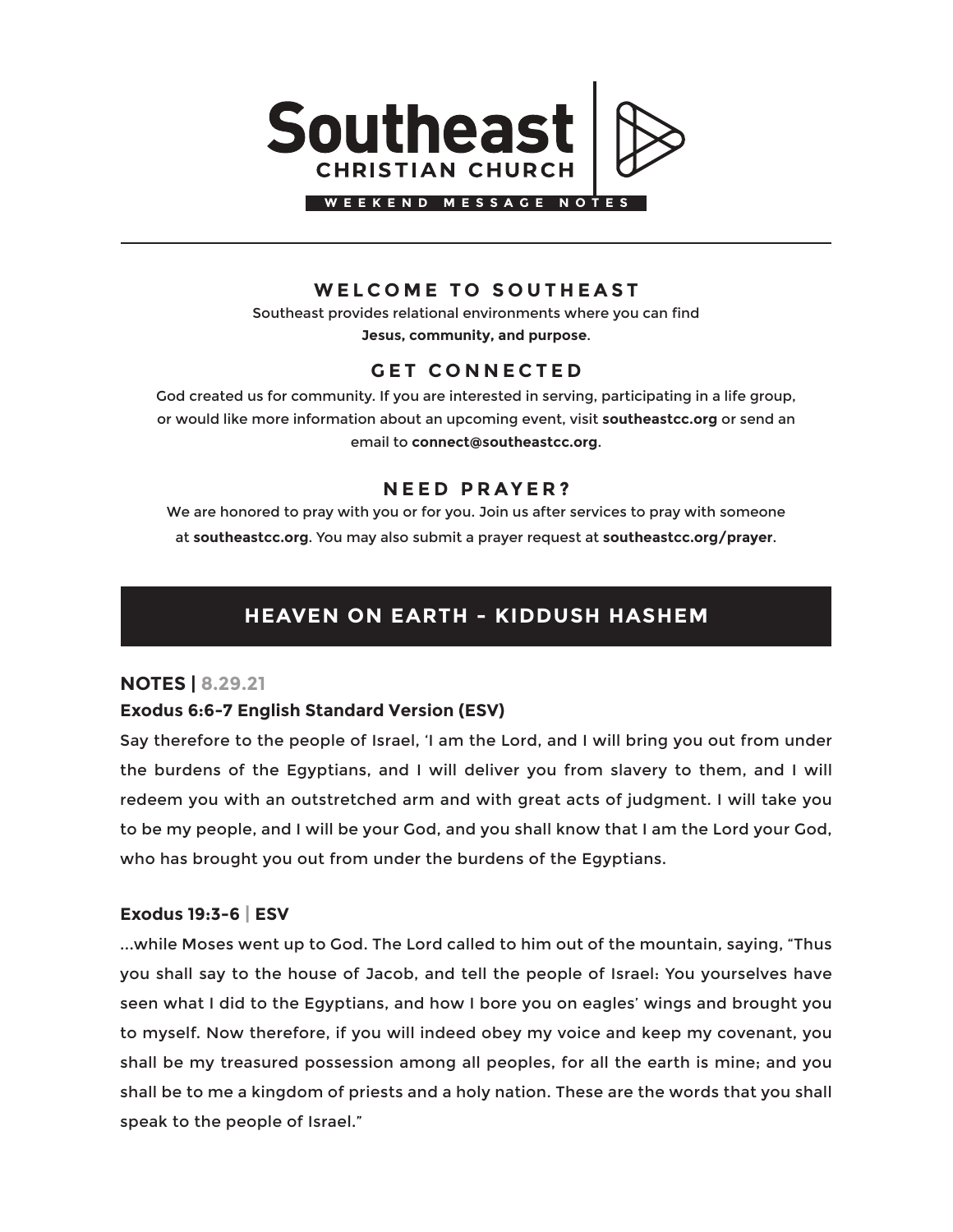#### **1 Peter 2:9 | ESV**

But you are a chosen race, a royal priesthood, a holy nation, a people for his own possession, that you may proclaim the excellencies of him who called you out of darkness into his marvelous light.

#### **Exodus 20:7 | ESV**

You shall not take the name of the Lord your God in vain, for the Lord will not hold him guiltless who takes his name in vain.

#### **Matthew 6:7-13 | ESV**

And when you pray, do not heap up empty phrases as the Gentiles do, for they think that they will be heard for their many words. Do not be like them, for your Father knows what you need before you ask him. Pray then like this:

Our Father in heaven, hallowed be your name. Your kingdom come, your will be done, on earth as it is in heaven. Give us this day our daily bread, and forgive us our debts, as we also have forgiven our debtors. And lead us not into temptation, but deliver us from evil.

#### **1 Samuel 17:1-16 | ESV**

Now the Philistines gathered their armies for battle. And they were gathered at Socoh, which belongs to Judah, and encamped between Socoh and Azekah, in Ephes-dammim. And Saul and the men of Israel were gathered, and encamped in the Valley of Elah, and drew up in line of battle against the Philistines. And the Philistines stood on the mountain on the one side, and Israel stood on the mountain on the other side, with a valley between them. And there came out from the camp of the Philistines a champion named Goliath of Gath, whose height was six cubits and a span. He had a helmet of bronze on his head, and he was armed with a coat of mail, and the weight of the coat was five thousand shekels of bronze. And he had bronze armor on his legs, and a javelin of bronze slung between his shoulders. The shaft of his spear was like a weaver's beam, and his spear's head weighed six hundred shekels of iron. And his shield-bearer went before him. He stood and shouted to the ranks of Israel, "Why have you come out to draw up for battle? Am I not a Philistine, and are you not servants of Saul? Choose a man for yourselves, and let him come down to me. If he is able to fight with me and kill me, then we will be your servants. But if I prevail against him and kill him, then you shall be our servants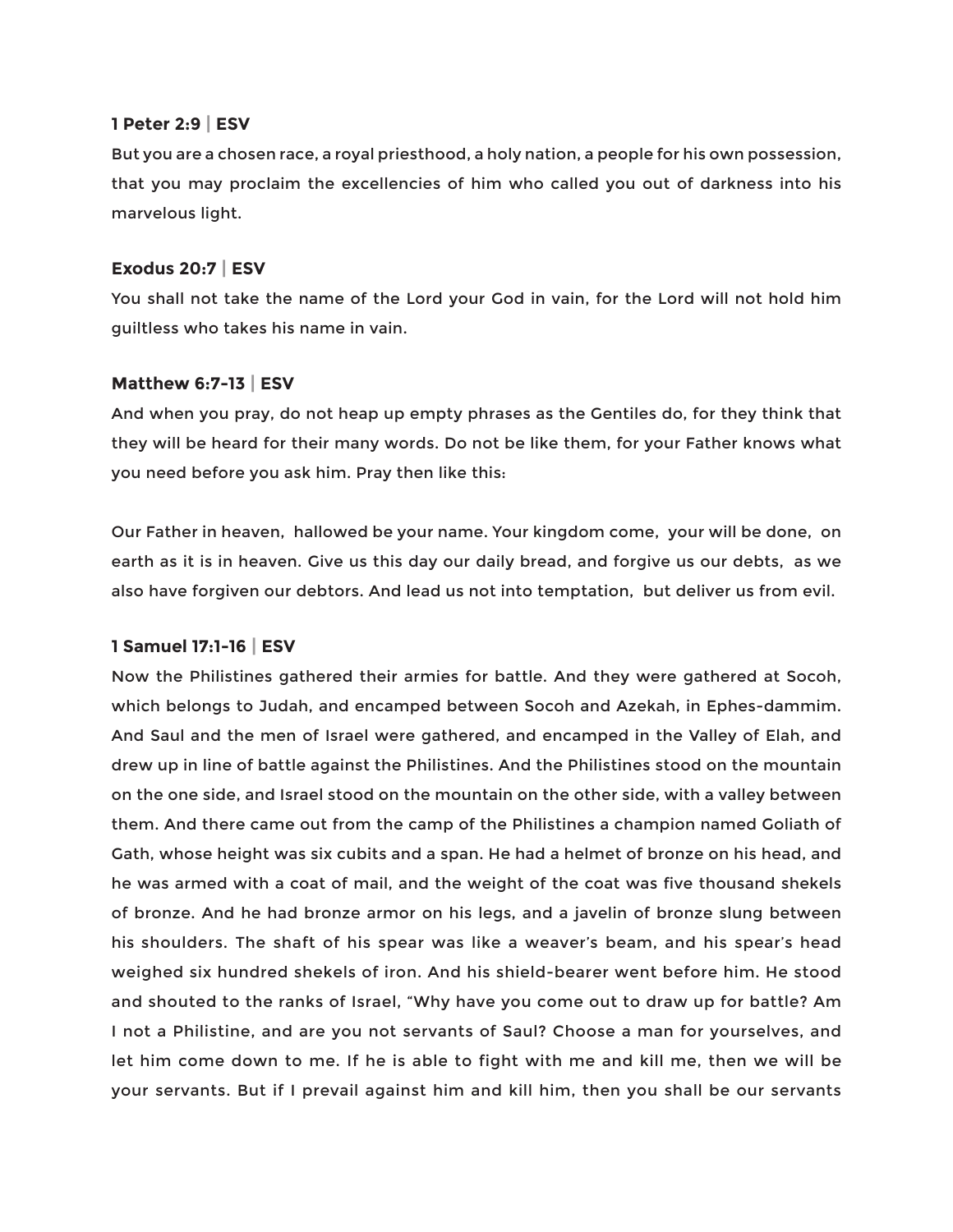and serve us." And the Philistine said, "I defy the ranks of Israel this day. Give me a man, that we may fight together." When Saul and all Israel heard these words of the Philistine, they were dismayed and greatly afraid.

Now David was the son of an Ephrathite of Bethlehem in Judah, named Jesse, who had eight sons. In the days of Saul the man was already old and advanced in years. The three oldest sons of Jesse had followed Saul to the battle. And the names of his three sons who went to the battle were Eliab the firstborn, and next to him Abinadab, and the third Shammah. David was the youngest. The three eldest followed Saul, but David went back and forth from Saul to feed his father's sheep at Bethlehem. For forty days the Philistine came forward and took his stand, morning and evening.

#### **1 Samuel 17:23-27 | ESV**

As he talked with them, behold, the champion, the Philistine of Gath, Goliath by name, came up out of the ranks of the Philistines and spoke the same words as before. And David heard him.

All the men of Israel, when they saw the man, fled from him and were much afraid. And the men of Israel said, "Have you seen this man who has come up? Surely he has come up to defy Israel. And the king will enrich the man who kills him with great riches and will give him his daughter and make his father's house free in Israel." And David said to the men who stood by him, "What shall be done for the man who kills this Philistine and takes away the reproach from Israel? For who is this uncircumcised Philistine, that he should defy the armies of the living God?" And the people answered him in the same way, "So shall it be done to the man who kills him."

#### **1 Samuel 17:40-47 | ESV**

Then he took his staff in his hand and chose five smooth stones from the brook and put them in his shepherd's pouch. His sling was in his hand, and he approached the Philistine. And the Philistine moved forward and came near to David, with his shieldbearer in front of him. And when the Philistine looked and saw David, he disdained him, for he was but a youth, ruddy and handsome in appearance. And the Philistine said to David, "Am I a dog, that you come to me with sticks?" And the Philistine cursed David by